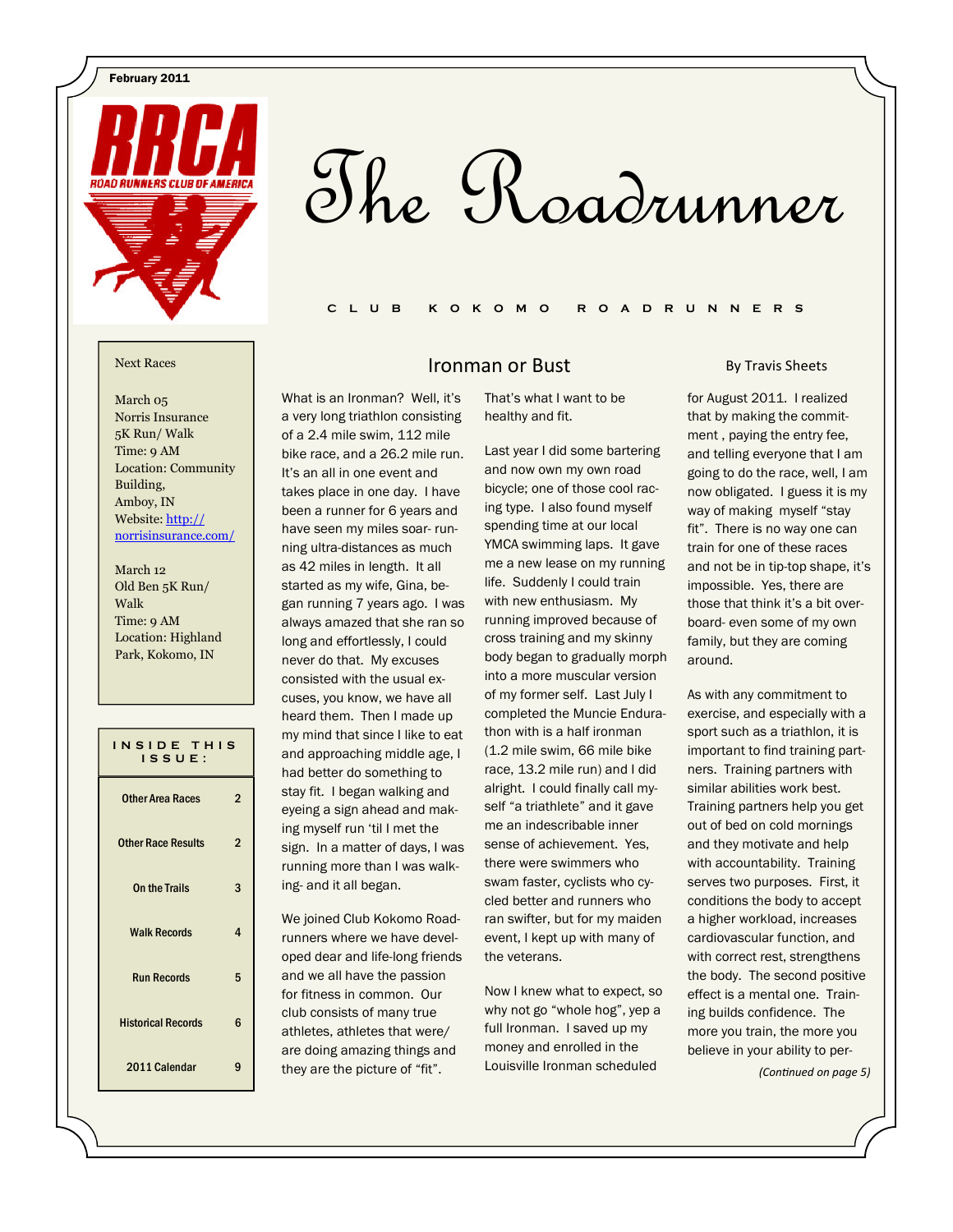## Other Area Races

Polar Bear

3M & 5M

February 19

Indianapolis City Market 222 E. Market St.

Indianapolis, IN

http://www.kenlongassoc.com/events/ pbear11.php

The Challenge

5k run/walk

April 9 @ 8:30 am

W. Lafayette, IN www.thepurduechallenge.com

Fishers High School Tiger Trot 5K Run/Walk 9:00am

http://www.fisherstigertrot.com/index.html

Jaycee Spaghetti Run

5k run/walk and 10k Run

April 9 @ 9:00 am

www.jcspaghettirun.com

O THER RACE **RESULTS** 

### Bop to the Top

2/26/2011

6:54:5

January 22, 2011

1: Marty Wilke 3:55:2

4: Scott Colford 4:07:7

30: Parker Jones 4:56:5

59: Charlie Skoog 5:37:4

225: Brittiani Gillem

- 345: Samuel Parr 7:35
- 548: Alexandra Parr 8:36
- 618: Madison Parr 8:59

Total Finishers 1211

Once again we will have a Chili Cook off at the CKRR Awards luncheon. Prizes will be awarded for the top three Chili dishes. Have a great "chili" dish you wish to share with CKRR, now is your chance. On February 27 at 2:00pm at the Nazarine Church (2734 S Washington St, Kokomo) will be the CKRR Awards luncheon. Please bring a dish to share or if you make a mean pot of chili please bring it, who knows you could win. Please email me if you can bring a pot of chili ckrr.newseditor@att.net

**CHILI** 

C o o k

O f f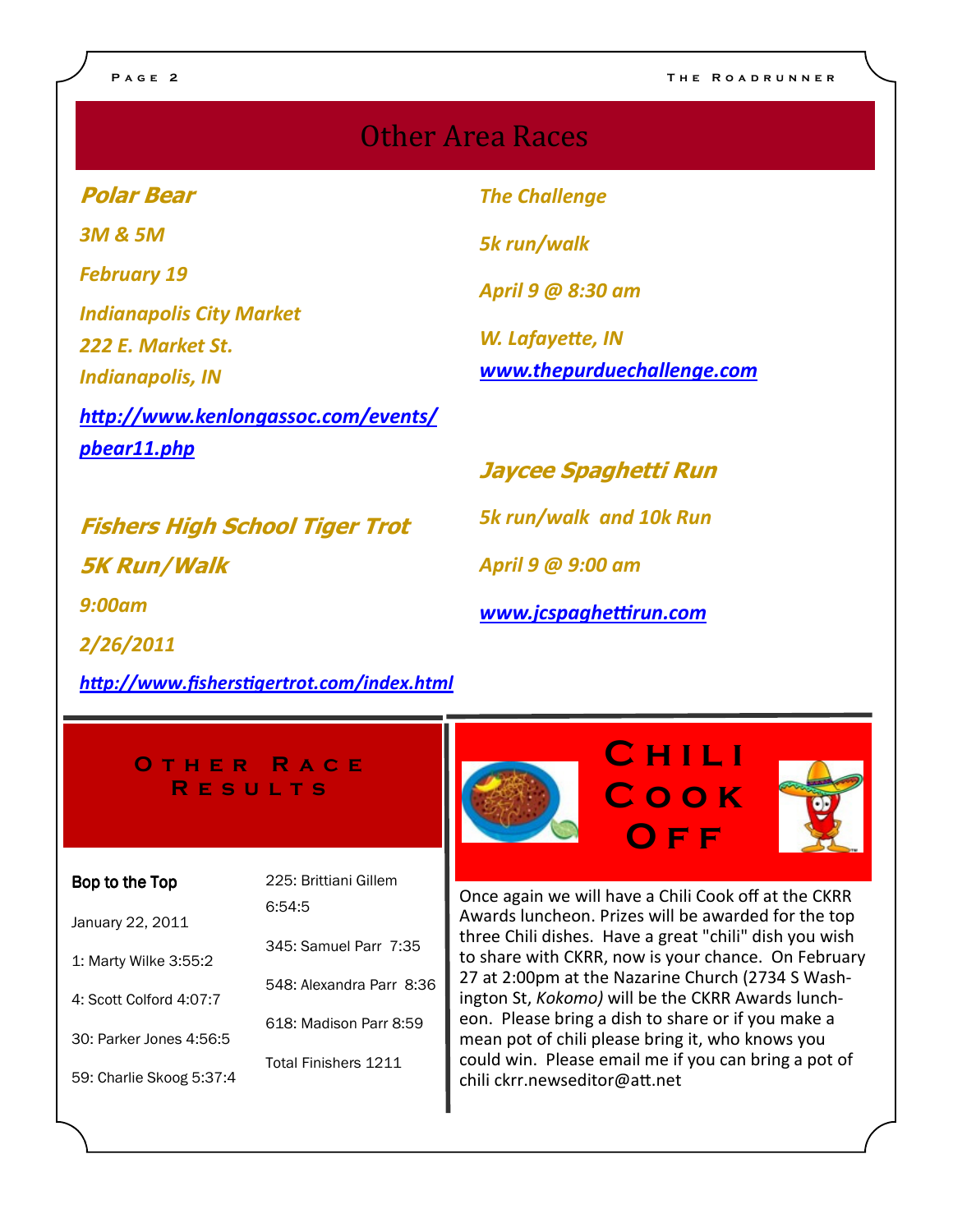It's starting to snow, the great blizzard of 2011 has officially begun and I'm wondering what else 2011 has in store for all of us in Club Kokomo! As I look back at 2010 I'm thankful for old and new friends who have enriched my life in so many ways and it just keeps getting better. I have always loved to run and I have always been a fan of running. When I meet others who share or have just discovered that same passion it rocks my boat and that never gets old. In 2005 I penned an article entitled "Looking Forward"

and the words still ring true.

 "As we begin a new year I do so with the knowledge that we are truly blessed to have Club Kokomo as part of our lives. Many of us know that CK is about a lot more than running and walking. The relationships we have developed with one another and the greater community are what define us, and as a group we have much to celebrate. If you are new or on the fringe, I encourage you to get involved in some of our club events and activities. If you are a veteran please take a little time to welcome the new faces that appear. If you are not an active part of the growing Club Kokomo family you are missing out on a lot so plan on joining us soon."

 With that reminder I look forward to joining with you in sharing and striving to reach our fitness goals for 2011. I have already been inspired by Travis Sheets plan to become an Ironman, which is shared in this newsletter. I am excited that Jerry Leach is showing up every week for the Miracle Mile with his own special marathon goal in mind. I anxiously await to see who will join me at the Amboy Pancake 5K

### On the Trails

on March 5. Last year at this race I met Bethany and Brittany Neeley, they joined Club Kokomo, and have become special friends who inspire us with their passion in striving to be the best they can be. This year, Ken Huston, one of my oldest running friends from Club Kokomo has a goal to finish the Amboy 5K. Ken has been away from Club Kokomo for several years but had major back surgery in August and just got the OK to start running again at age 73! I look forward to joining Ken in starting and finishing this race and we all thank John Norris Insurance for the gloves and pancakes that commemorate this annual rite of early spring or late winter as the case may be!

 After Amboy the local racing season will be in full bloom. Some will be training for their first 5K or maybe a first Mini, Tri or full marathon. Some, myself included, will be ramping up with a goal to run that elusive Boston qualifying time while others like Dan Lutes, Nicole Peel, Cheryl Marner and Jay Priest will be tuning up for an annual return trip to Boston on April 18. Wherever you're at in your training we look forward to hearing about and sharing your journey. See ya on the roads and trails!

 More good trail news! Construction of the Nickel Plate Trail trestle over the Wabash River is scheduled to begin in March and be completed this summer. In Howard County a plan has been approved that will secure right of way to bring the trail as far south as Gano. This plan is complicated by the US31 Corridor construction but that appears to be working in our favor as INDOT has agreed to accommodate

### By Charlie Skoog

the trail in the new construction.

 The City of Kokomo has won several state and national awards for beautification and the Downtown revitalization efforts which have come in tough economic times. Downtown is now much more bicycle and pedestrian friendly and Mayor Goodnight is committed to make our entire city that way, but do so in a cost effective manner. In 2011 you will be seeing some signed bike routes that actually make sense. You will also see more designated and delineated bike lanes wherever feasible with the goal to safely connect people on foot and bikes, to desired destinations. The City will use it's own resources to pave two new trails. The best and most practical will connect Mehling Park (our first dog park) on West Carter, with UCT Park. The second will involve the removing of one set of the tracks between Markland and Defenbaugh and paving a trail that will hopefully continue from Markland to Downtown by the end of 2102. I recently met and spoke with the new CEO of Kokomo Opalescent Glass and he too is excited that in a few years a visitor to Downtown Kokomo could walk or ride a bike to visit this local treasure. It looks rough now but these opportunities are truly diamonds in the rough waiting to be discovered and explored.

 I hope you join me and our community's leaders in supporting these efforts that are and will continue to be so important to our quality of life and future economic development. If you have questions, comments, or ideas I would love to hear from you at (765) 457-2607 or runckrr@aol.com

Awards Banquet February 27, 2007 2:00 PM Church of Nazarine 2734 S Washington St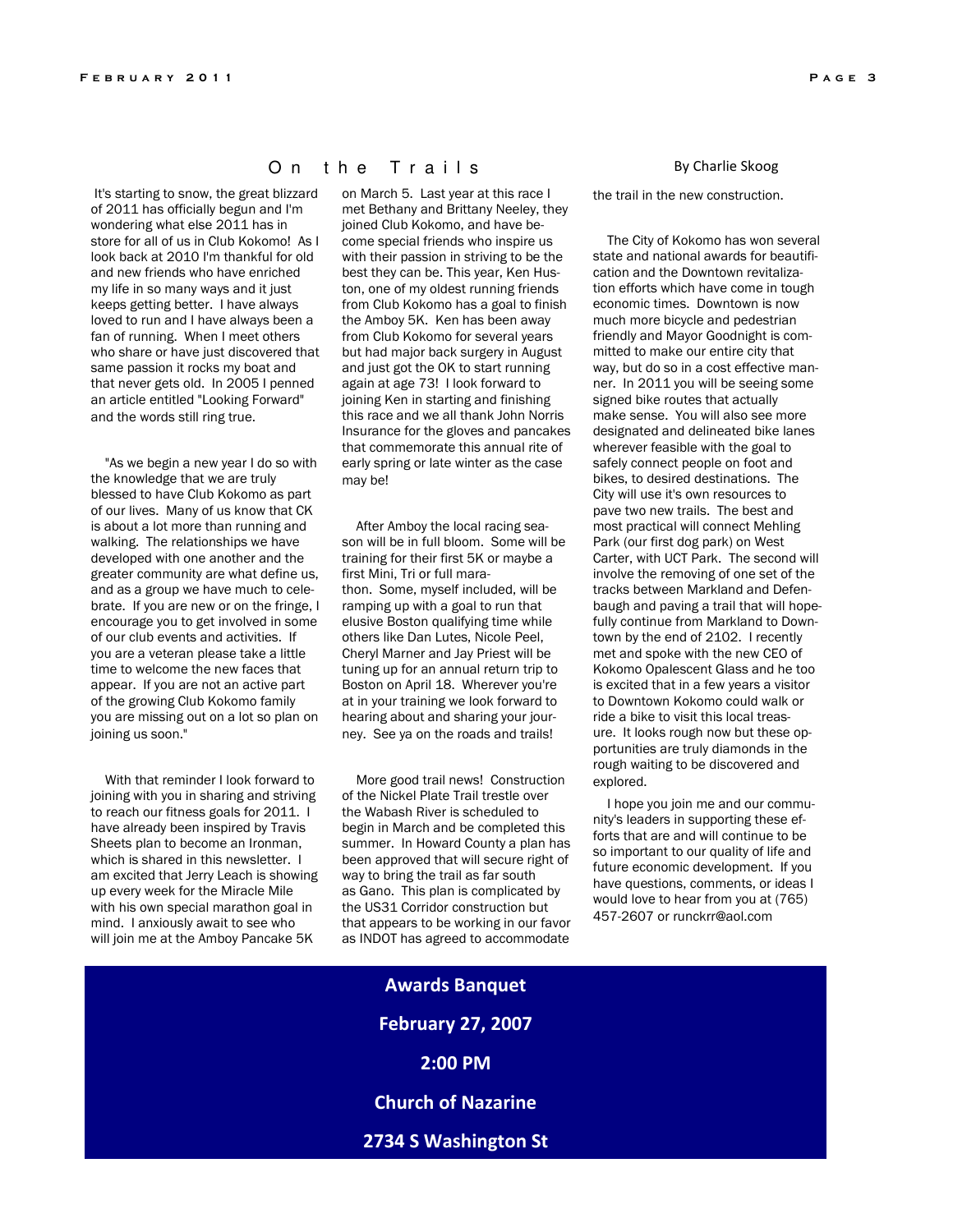## Inspirational thought of the month

- What IS truth?
- What is your **source** of truth?

"You are a king, then!" said Pilate.

 Jesus answered, "You are right in saying I am a king. In fact, for this reason I was born, and for this I came into the world, to testify to the truth. Everyone on the side of truth listens to me."

John 18:37 

From your club chaplain



## **Miracle Mile Results**

Jackie Sanders Miracle Mile Wednesday, January 5, 2010 Highland Park Walk/Bike Path

- 1. Parker Jones 5:29
- 2. Jordan Ousley 5:55
- 3. Paul Sanders 6:36
- 4. Jeff Hemmeger 6:53
- 5. Charlie Skoog 7:03
- 6. Kevin Campbell 8:09
- 7. Anna Dollens 8:56
- 8. Joe Rangel 8:56
- 9. Lisa Hemmeger 9:15
- 10. Terry Jones 9:42
- 11. Jerry Leach 12:41
- 12. Indii Jones 13:29
- 13. Melissa Jones 16:07

Jackie Sanders Miracle Mile Wednesday, January 12, 2010 Highland Park Walk/Bike Path 1. Parker Jones 6:04 2. Dan Lutes 6:59 3. Brittiani Gillem 7:19 4. Byron Bundrent 8:26 5. Charlie Skoog 9:22 6. Lisa Hemmeger 10:19 7. Jonathon Rossiter 10:31 8. Charity Rossiter 10:32 9. Indii Jones 12:51 10. Jerry Leach 13:37 11. Ken Huston 15:23

Jackie Sanders Miracle Mile Wednesday, January 19, 2010 Highland Park Walk/Bike Path

1. Parker Jones 5:34 2. Jeff Hauswald 6:39 3. Brittiani Gillem 6:44 4. Charlie Skoog 7:54

- 5. Joe Yeagle 8:55 6. Terry Jones 10:28
- 7. Jerry Leach 12:41
- 8. Ken Huston 14:31

Jackie Sanders Miracle Mile Wednesday, January 26, 2010 Highland Park Walk/Bike Path

- 1. Parker Jones 5:42
- 2. Brittiani Gillem 7:17
- 3. Charlie Skoog 7:57
- 4. Byron Bundrent 8:12
- 5. Steve Wand 8:57
- 6. Lisa Hemmeger 9:02
- 7. Joe Yeagle 9:07
- 8. Terry Jones 9:57
- 9. Jerry Leach 12:43
- 10. Teresa Barlow 12:44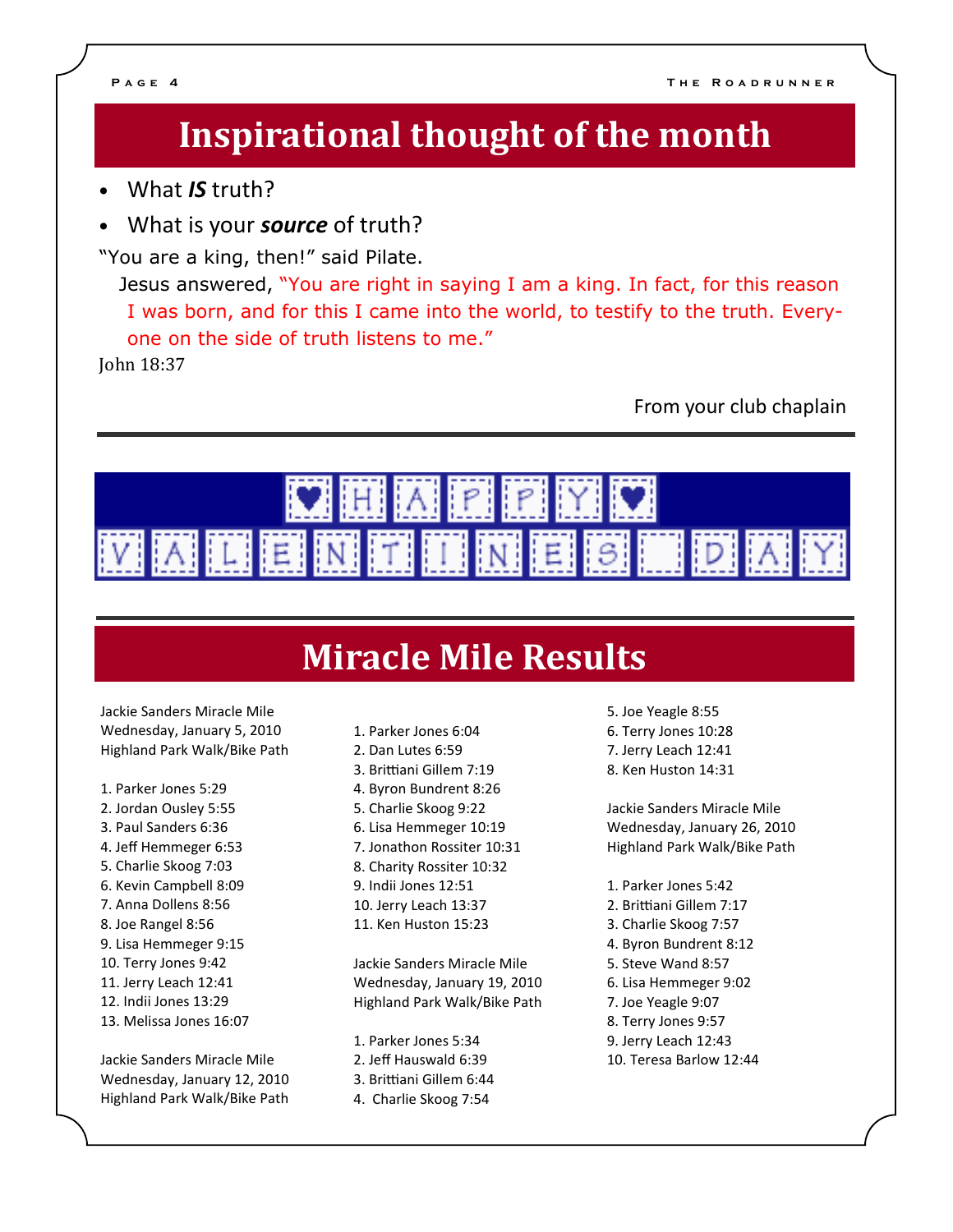## **Trophies Needed**

Vicki Boles is in need of all trophies you would like to donate to her running club! The response is overwhelming for students who will work hard to earn a trophy. We are currently running our ten minute runs and past students have completed their mile run. If you would like to donate your trophies, you can drop them off at Maple Crest Middle School or I can pick them up.

Please join us at our next meeting at Pastarrific at 6:30 p.m. I will be there to pick up all trophies too!

Thank you!





Left- Coyote Kids 2010

Right — Cynthia Sanders at Amboy

Left-Monster Cookies after the Ultimate



## Ironman continued

form well during your event. So your mental attitude is as important as the effort itself.

Long hours are spent on our country roads and my biggest pet peeve is irresponsible pet owners. I have often heard a shouting dog owner while running or cycling, that "he's friendly, he won't bite". Biting is not the main concern of runner or bicycler, it' being tripped or wrecked. On the bicycle, I reach speeds of over 30 miles an hour and while running the "zone" factor kicks in. A friendly dog can cause serious injury.

I would encourage anyone to consider "doing something". Exercise and healthy eating is truly a life change. Being healthy takes a conscious effort, but it is worth it. Early in my training I'll spend 3 hours a day training and later, closer to the event 6 and 8 hours in training on certain days. I'll follow a nutrition plan that maximizes my training schedule that consists of carbohydrates, proteins, and healthy

fats. Again, discipline is the key.

The human body amazes me. I find it fascinating how vigorous exercise is such a mind game. I find myself in conflict- my body telling me that I can' take one more step, or exert any more effort. That's when I have to get tough, get a grip on myself and begin the positive self-talk (it usually includes a prayer too). If training becomes tedious, boring, and regimented, failure becomes more likely, so I encourage a

training regime that inspires, energizes and motivates youyou know, keep it interesting. Remember, don't set lofty goals that you're unlikely to achieve; you'll be disappointed and demotivated. By setting realistic training, fitness, or even weight loss goals, you'll be counting your successes and that will inspire you.

If we meet on the road, honk, waive, and give me plenty of room. If we meet at the Y, give me a shout and let's be encouraged!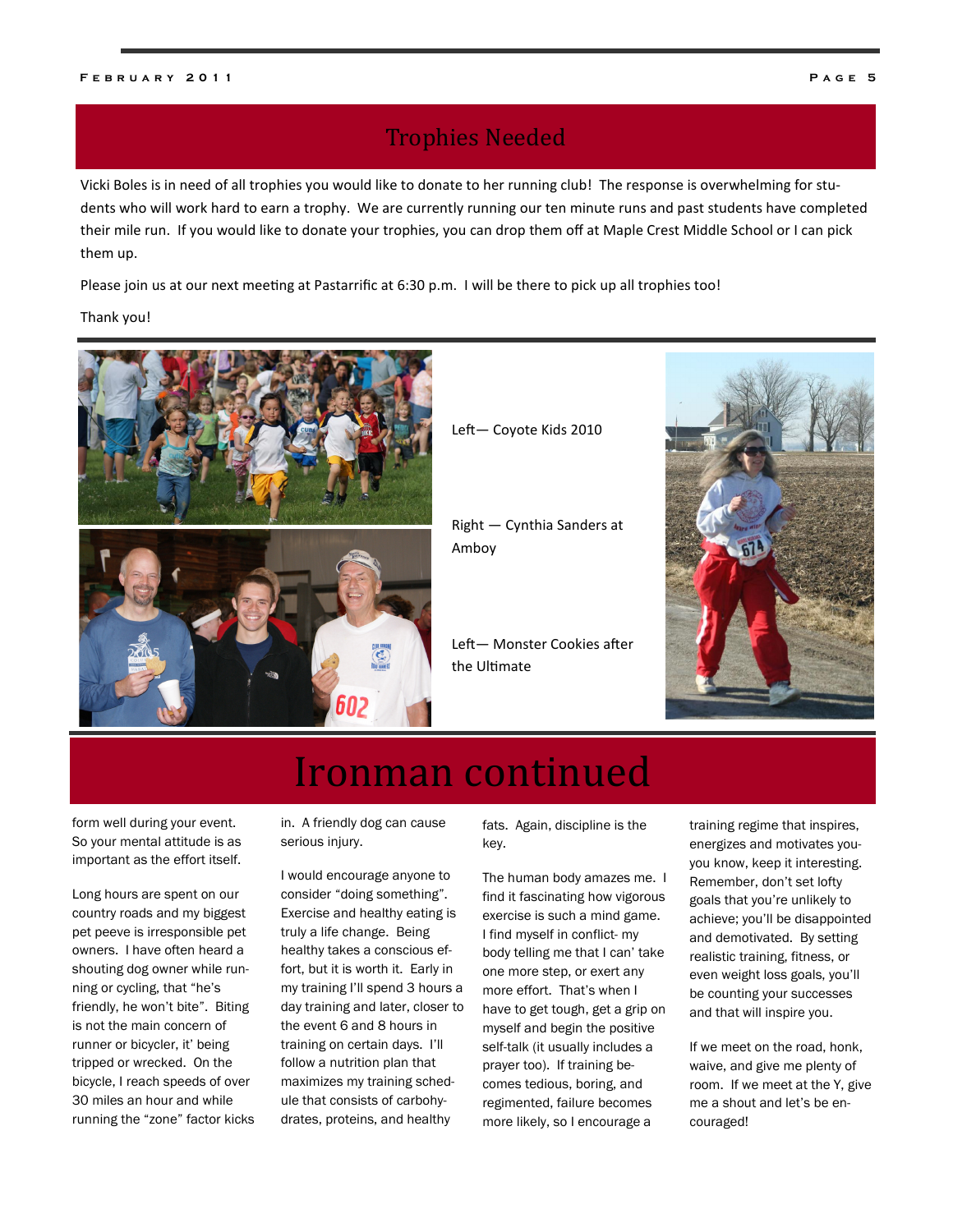## Walking Club Records

| 1 Mile         |                                         |                | 55-59             | Sue Smock              | 32:08          | $70+$                | Helen Brown 1:07:50                                          |
|----------------|-----------------------------------------|----------------|-------------------|------------------------|----------------|----------------------|--------------------------------------------------------------|
| Women          |                                         |                | 60-64             | Pat Robertson          | 40:10          |                      |                                                              |
| $0 - 12$       | Kailee Taflinger                        | 7:07           | 65-69             | Pat Robertson          | 42:20          | Men                  |                                                              |
| 13-19<br>35-39 | Brittiani Gillem                        | 6:12           | $70+$             | Helen Brown            | 50:08          | $0 - 12$             | Nicholas Allen<br>53:14                                      |
| 40-44          | Raye Jean Swinehart 49:02<br>Jane Inman | 24:53          | Men               |                        |                | 35-39<br>45-49       | <b>Brian Allen</b><br>45:36<br><b>Tim Taflinger</b><br>39:36 |
| 45-49          | Mary Miller                             | 10:03          | $0 - 12$          | Nicholas Allen         | 40:49          | 50-54                | 40:58<br><b>Rick Spencer</b>                                 |
| 50-54          | Amanda Pena                             | 11:15          | $20 - 24$         | Vincent Lorenz         | 26:45          | 55-59                | 37:11<br>Jerry Lambert                                       |
| 55-59          | Angie Lorenz                            | 18:15          | 25-29             | Vincent Lorenz         | 26:49          | 60-64                | 38:21<br>Jerry Lambert                                       |
| 60-64          | Pat Robertson                           | 28:43          | 30-34             | <b>Billy Cox</b>       | 42:00          | 65-69                | 41:25<br>Jerry Lambert                                       |
|                |                                         |                | 35-39             | <b>Brian Allen</b>     | 35:42          | $70+$                | 40:45<br>Jerry Lambert                                       |
| Men            |                                         |                | 40-44             | Steve Inman            | 33:29          |                      |                                                              |
| $20 - 24$      | Vincent Lorenz                          | 9:22           | 45-49             | <b>Rick Spencer</b>    | 27:17          | 5 Mile               |                                                              |
| 40-44          | Steve Inman                             | 22:10          | 50-54             | <b>Tim Taflinger</b>   | 27:09          | Women                |                                                              |
| 45-49          | <b>Tim Taflinger</b>                    | 23:16          | 55-59             | <b>Steve Mount</b>     | 32:28          | $0 - 12$             | <b>Emily Allen</b><br>1:11:43                                |
| 55-59          | Barry Donovan                           | 24:57          | 60-64             | Jerry Lambert          | 26:36          | 35-39                | 1:09:00<br>Mary Miller                                       |
| 60-64          | Jerry Lambert                           | 20:42          | 65-69             | Jerry Lambert          | 26:45          | 40-44                | 55:15<br>Mary Miller                                         |
|                |                                         |                | $70+$             | Jerry Lambert          | 30:49          | 45-49                | Mary Miller<br>53:00                                         |
| 2 Mile         |                                         |                |                   |                        |                | 50-54                | Mary Miller<br>51:55                                         |
| Women          |                                         | 25:22          | 5k                |                        |                | 55-59                | JJ Schmidt<br>1:04:42                                        |
| 35-39<br>40-44 | Mary Miller<br>Mary Miller              | 24:18          | Women             | <b>Emily Allen</b>     |                | 60-64<br>65-69       | Pat Robertson<br>1:10:23                                     |
| 45-49          | <b>Barb Coles</b>                       | 33:01          | $0 - 12$<br>13-19 | Karly Irwin            | 39:34<br>43:32 | $70+$                | Pat Robertson<br>1:14:09                                     |
| 50-54          | Donna Gentry                            | 27:51          | $20 - 24$         | Cara Lee               | 40:28          |                      |                                                              |
| 55-59          | JJ Schmidt                              | 27:12          | 25-29             | Geana Mosson           | 35:51          | Men                  |                                                              |
| 60-64          | Pat Robertson                           | 27:25          | 30-34             | Penny Frazier          | 37:01          | 25-29                | 46:52<br>Vince Lorenz                                        |
| $70+$          | Helen Brown                             | 35:25          | 35-39             | Mary Miller            | 33:07          | 35-39                | 1:16:26<br><b>Brian Allen</b>                                |
|                |                                         |                | 40-44             | Mary Miller            | 33:03          | 40-44                | Steve Inman<br>56:56                                         |
| Men            |                                         |                | 45-49             | Mary Miller            | 31:27          | 45-49                | <b>Rick Spencer</b><br>47:45                                 |
| $0 - 12$       | Wesley White                            | 21:59          | 50-54             | Mary Miller            | 31:16          | 50-54                | 52:58<br><b>Rick Spencer</b>                                 |
| 40-44          | Steve Inman                             | 23:17          | 55-59             | Sue Smock              | 32:25          | 55-59                | 59:34<br>Tom Gebeau                                          |
| 45-49          | <b>Rick Spencer</b>                     | 20:01          | 60-64             | Sylvia Burgin          | 41:00          |                      |                                                              |
| 50-54          | <b>Tim Taflinger</b>                    | 22:18          | 65-69             | Pat Robertson          | 42:43          | 60-64                | 46:58<br>Jerry Lambert                                       |
| 60-64          | Jerry Lambert                           | 17:30          | $70+$             | Pat Robertson          | 48:50          | 65-69                | <b>Jim Burrous</b><br>1:10:13                                |
| 4k             |                                         |                | Men               |                        |                | <b>Half Marathon</b> |                                                              |
| Women          |                                         |                | $0 - 12$          | Nicholas Allen         | 39:43          | Women                |                                                              |
| $25 - 29$      | Geana Mosson                            | 34:08          | $20 - 24$         | Vincent Lorenz         | 32:12          | $20 - 24$            | Cara Lee 3:22:09                                             |
| 40-44          | Mary Miller                             | 32:11          | 25-29             | Vince Lorenz           | 27:20          | $35 - 39$            | Sharon Miller 2:56:22                                        |
| 45-49          | Mary Miller                             | 27:41          | 30-34             | <b>Billy Cox</b>       | 44:56          | 40-44                | Mary Miller 2:27:31                                          |
| 50-54          | Barb Wand                               | 42:59          | 35-39             | <b>Brian Allen</b>     | 36:57          | 45-49                | Mary Miller 2:18:11                                          |
| 60-64          | Pat Robertson                           | 38:02          | 40-44             | Steve Inman            | 33:24          | 50-54                | Anna Dollens 2:27:32                                         |
| 65-69          | Pat Robertson                           | 40:04          | 45-49             | <b>Rick Spencer</b>    | 28:06          | 55-59                | Sue Smock 2:49:16                                            |
|                |                                         |                | 50-54             | <b>Tim Taflinger</b>   | 28:38          | 60-64                | Pat Robertson 3:09:52                                        |
| Men            |                                         |                | 55-59             | Jerry Lambert          | 27:15          | 65-69                | Pat Robertson 3:18:58                                        |
| 40-44          | Steve Inman                             | 31:01          | 60-64             | Jerry Lambert          | 27:29          |                      |                                                              |
| 45-49<br>50-54 | Keith McAndrews26:26                    |                | 65-69             | Jerry Lambert          | 27:41          | Men                  |                                                              |
| 60-64          | <b>Rick Spencer</b><br>John McGinty     | 25:46<br>32:05 | $70+$             | Jerry Lambert          | 30:39          | 25-29<br>35-39       | Vince Lorenz 2:10:55<br>Tim Revils 3:15:21                   |
| 65-69          | Jerry Lambert                           | 26:30          | 4 Mile            |                        |                | 40-44                | Brian Allen 2:47:51                                          |
|                |                                         |                | Women             |                        |                | 45-49                | Rick Spencer 2:12:55                                         |
| 3 Mile         |                                         |                | $0 - 12$          | <b>Emily Allen</b>     | 53:42          | 50-54                | Rick Spencer 2:05:30                                         |
| Women          |                                         |                | $20 - 24$         | Kerry Miklik           | 1:00:18        | 55-59                | Robin Michae 2:22:11                                         |
| $0 - 12$       | <b>Emily Allen</b>                      | 40:54          | 25-29             | Michelle Crocket 53:37 |                | 60-64                | Jerry Lambert 2:31:53                                        |
| 13-19          | Nicole Parry                            | 34:48          | 30-34             | Penny Frazier          | 48:01          | 65-69                | Jerry Lambert 2:25:21                                        |
| $20 - 24$      | Katie Wall                              | 40:31          | 35-39             | Roberta Myers          | 46:27          | $70+$                | Jerry Lambert 2:43:32                                        |
| 30-34          | Amy Irick                               | 45:28          | 40-44             | Diane Shockey          | 50:38          |                      |                                                              |
| 35-39          | Raye Jean Swinehart                     |                | 45-49             | Mary Miller            | 43:05          | Marathon             |                                                              |
|                | 42:43                                   |                | 50-54             | Anna Dollens           | 48:13          | Men                  |                                                              |
| 40-44          | Mary Miller                             | 32:08          | 55-59             | Julia Donahue          | 50:13          | 45-49                | Keith McAndrews 5:14:56                                      |
| 45-49<br>50-54 | Mary Miller<br>Mary Miller              | 30:22<br>30:38 | 60-64             | Pat Robertson          | 55:12<br>59:52 | 50-54<br>55-59       | Keith McAndrews6:00:08                                       |
|                |                                         |                | 65-69             | Pat Robertson          |                |                      | Melvin Hobbs III 6:09:17                                     |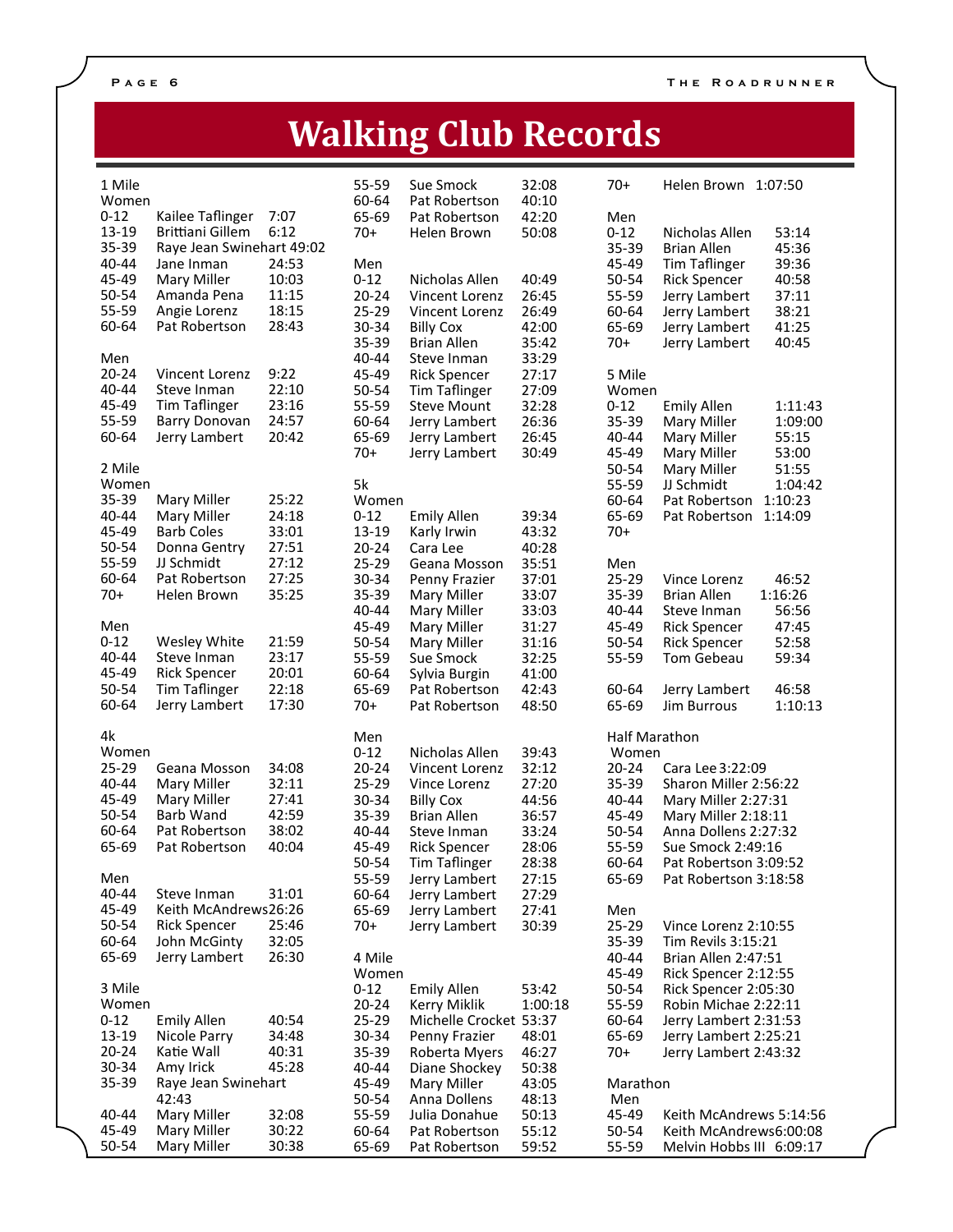## **Running Club Records**

| 1 Mile    |                       |       | 13-19     | <b>Waverly Neer</b>    | 17:58 | 25-29     | Robyn Pagington 24:09  |       |
|-----------|-----------------------|-------|-----------|------------------------|-------|-----------|------------------------|-------|
| Women     |                       |       | $20 - 24$ | Christan Bahler        | 18:15 | 30-34     | Karlene Herrell        | 22:53 |
| $0 - 12$  | Aubrey Jackson        | 9:32  | 25-29     | Robyn Pagington 19:18  |       | 35-39     | <b>Heather Weber</b>   | 23:51 |
| 13-19     | Stephanie Miller 5:45 |       | 30-34     | Karlene Herrell        | 18:15 | 40-44     | Carla Yerkes           | 26:04 |
| $20 - 24$ | Megan Tetrault        | 7:08  | 35-39     | <b>Heather Weber</b>   | 18:22 | 45-49     | Carla Yerkes           | 27:39 |
| 25-29     | Allison Irvin         | 6:35  | 40-44     | Angie Minnefield 21:34 |       | 50-54     | Anna Dollens           | 30:36 |
| 30-34     | Darci York            | 7:56  | 45-49     | Lien Koztecki          | 21:11 | 55-59     | Doris Griffith         | 33:11 |
| 35-39     | Roxane Osborn         | 6:25  | 50-54     | Lorene Sandifur        | 23:04 | 60-64     | Kathy Murdoch          | 34:25 |
| 40-44     | Lorene Sandifur       | 6:51  | 55-59     |                        | 26:43 | 65-69     | Kathlene Leach         | 43:40 |
| 45-49     | <b>Roxane Burrous</b> | 7:14  |           | Joyce Pennycoff        |       |           |                        |       |
|           |                       |       | 60-64     | Kathy Murdoch          | 26:58 |           |                        |       |
| 50-54     | Anna Dollens          | 7:38  | 65-69     | Susan Gerhart          | 41:16 | Men       |                        |       |
| 55-59     | Joyce Pennycoff       | 7:49  |           |                        |       | $0 - 12$  | Jarred Hall            | 24:16 |
| 60-64     | Kathy Murdoch         | 7:48  | Men       |                        |       | 13-19     | Jeremy Grams           | 20:30 |
| 65-69     | Sylvia Burgin         | 11:53 | $0 - 12$  | Jarred Hall            | 18:27 | $20 - 24$ | Luke Baker             | 20:50 |
| $70+$     |                       |       | 13-19     | <b>Bryan Phillips</b>  | 15:15 | 25-29     | Kevin Forgrave         | 20:48 |
|           |                       |       | $20 - 24$ | <b>Bryan Phillips</b>  | 15:34 | 30-34     | Kevin Forgrave         | 20:26 |
| Men       |                       |       | 25-29     | Kevin Forgrave         | 15:51 | 35-39     | David Gardner          | 20:53 |
| $0 - 12$  | <b>Waylon Coulter</b> | 5:50  | 30-34     | Kevin Forgrave         | 15:36 | 40-44     | Gary Romesser          | 20:01 |
| 13-19     | Jeremy Grams          | 4:54  | $35 - 39$ | David Gardner          | 15:55 | 45-49     | <b>Byron Bundrent</b>  | 22:52 |
| $20 - 24$ | <b>Bryan Phillips</b> | 4:36  | 40-44     | David Gardner          | 15:50 | 50-54     | <b>Chuck Masters</b>   | 23:49 |
| 25-29     | Kevin Forgrave        | 4:52  | 45-49     | <b>Byron Bundrent</b>  | 17:18 | 55-59     | Joe Rangel             | 24:03 |
| 30-34     | Kenny Bennett         | 4:56  | 50-54     | <b>Chuck Masters</b>   | 18:01 | 60-64     | Joe Rangel             | 25:34 |
| 35-39     | <b>Byron Bundrent</b> | 4:50  | 55-59     | Joe Rangel             | 18:47 | 65-69     | <b>Bill Heck</b>       | 29:07 |
| 40-44     |                       |       |           |                        | 20:24 |           |                        |       |
| 45-49     | <b>Earl Strong</b>    | 5:19  | 60-64     | John Norris            |       | $70+$     | <b>Bill Heck</b>       | 34:32 |
|           | Dana Neer             | 5:07  | 65-69     | <b>Bill Heck</b>       | 22:00 |           |                        |       |
| 50-54     | Jeff Cardwell         | 5:55  | $70+$     | <b>Bill Heck</b>       | 25:33 | 8k        |                        |       |
| 55-59     | Joe Rangel            | 5:38  |           |                        |       | Women     |                        |       |
| 60-64     | <b>Bill Heck</b>      | 6:18  | 6k        |                        |       | 13-19     | Tonya Buffum           | 33:35 |
| 65-69     | <b>Stan Shuey</b>     | 6:55  | Women     |                        |       | $20 - 24$ | <b>Allison Traver</b>  | 40:04 |
| $70+$     | <b>Bill Heck</b>      | 7:39  | $0 - 12$  | Missy Tetrault         | 36:12 | $25 - 29$ | Allison Irvin          | 51:43 |
|           |                       |       | $13 - 19$ | Christan Bahler        | 26:00 | 30-34     | <b>Heather Weber</b>   | 33:44 |
| 3 Mile    |                       |       | $20 - 24$ | Jill Pennycoff         | 39:48 | 35-39     | Lisa Jones             | 40:53 |
| Women     |                       |       | 25-29     | Lisa Stucker           | 39:34 | 40-44     | Lorene Sandifur        | 39:51 |
| 13-19     | Sarah Bauson          | 23:21 | 30-34     | Tami Moore             | 32:45 | 45-49     | Lien Koztecki          | 37:04 |
| $20 - 24$ | Grace Bauson          | 23:50 | $35 - 39$ | Sue Gibson             | 37:28 | 50-54     | Rhenda Acton           | 43:48 |
| 30-34     | Tami Moore            | 25:23 | 40-44     | Roxane Osborn          | 29:57 | 55-59     | Lien Koztecki          | 45:42 |
| 35-39     | Gina Sheets           | 23:47 | 45-49     | <b>Robin Tetrault</b>  | 36:50 |           |                        |       |
| 40-44     | Patti Reinhardt       | 24:17 | 50-54     | Lien Koztecki          | 34:47 | Men       |                        |       |
| 45-49     | Cassie Bauson         | 24:20 |           |                        |       | $0 - 12$  | Justin Taflinger       | 36:38 |
| 50-54     |                       | 24:32 |           |                        |       |           |                        |       |
|           | Joyce Pennycoff       |       | Men       |                        |       | 13-19     | Jeff Dwiggins          | 29:53 |
|           |                       |       | $0 - 12$  | Jarred Hall            | 27:04 | $20 - 24$ | Parker Jones           | 28:29 |
| Men       |                       |       | 13-19     | Dickie Bishop          | 22:35 | 25-29     | Howard Harrell         | 28:52 |
| $0 - 12$  | Brandon Sheline 20:55 |       | $20 - 24$ | Daniel McGill          | 23:06 | 30-34     | <b>Brian Reinhardt</b> | 30:29 |
| 13-19     | Matt Robertson        | 18:20 | 25-29     | Scott Colford          | 22:59 | 35-39     | Scott Colford          | 27:54 |
| 25-29     | William Irvin         | 19:00 | 30-34     | Scott Colford          | 22:39 | 40-44     | Gary Jewell            | 29:54 |
| 30-34     | Scott Colford         | 16:05 | $35 - 39$ | Gary Jewell            | 22:17 | 45-49     | <b>Byron Bundrent</b>  | 28:39 |
| 35-39     | <b>Tony Campbell</b>  | 20:23 | 40-44     | Ken Swinehart          | 27:15 | 50-54     | <b>Chuck Masters</b>   | 34:57 |
| $40 - 44$ | Gary Jewell           | 16:51 | 45-49     | Charlie Skoog          | 27:35 | 55-59     | Joe Rangel             | 31:46 |
| 45-49     | Ray Tetrault          | 21:59 | 50-54     | Charlie Skoog          | 26:09 | 60-64     | Joe Rangel             | 33:29 |
| 50-54     | Charlie Skoog         | 20:47 | 55-59     | <b>Jim Burrous</b>     | 32:38 | 65-69     | Ernie Strawn           | 40:18 |
| 55-59     | <b>Tom Miklik</b>     | 23:09 | 60-64     | Ken Huston             | 42:02 | $70+$     | <b>Bill Heck</b>       | 51:23 |
| 60-64     | Stan Shuey            | 24:54 | 65-69     | <b>Bob Cupp</b>        | 39:31 |           |                        |       |
| 65-69     | John Norris           | 23:44 |           |                        |       | 5 Mile    |                        |       |
| $70+$     | Milt Brown            | 34:21 | 4 Mile    |                        |       | Women     |                        |       |
|           |                       |       |           |                        |       |           |                        |       |
|           |                       |       | Women     |                        |       | $0 - 12$  | Kayla Reinagle         | 49:22 |
| 5k        |                       |       | $0 - 12$  | <b>Waverly Neer</b>    | 26:34 | 13-19     | <b>Waverly Neer</b>    | 30:44 |
| Women     |                       |       | 13-19     | Leslie Carden          | 23:40 | $20 - 24$ | Christan Bahler        | 32:24 |
| $0 - 12$  | <b>Waverly Neer</b>   | 19:25 | $20 - 24$ | Christan Bahler        | 25:00 | 25-29     | Kelly Wright           | 34:32 |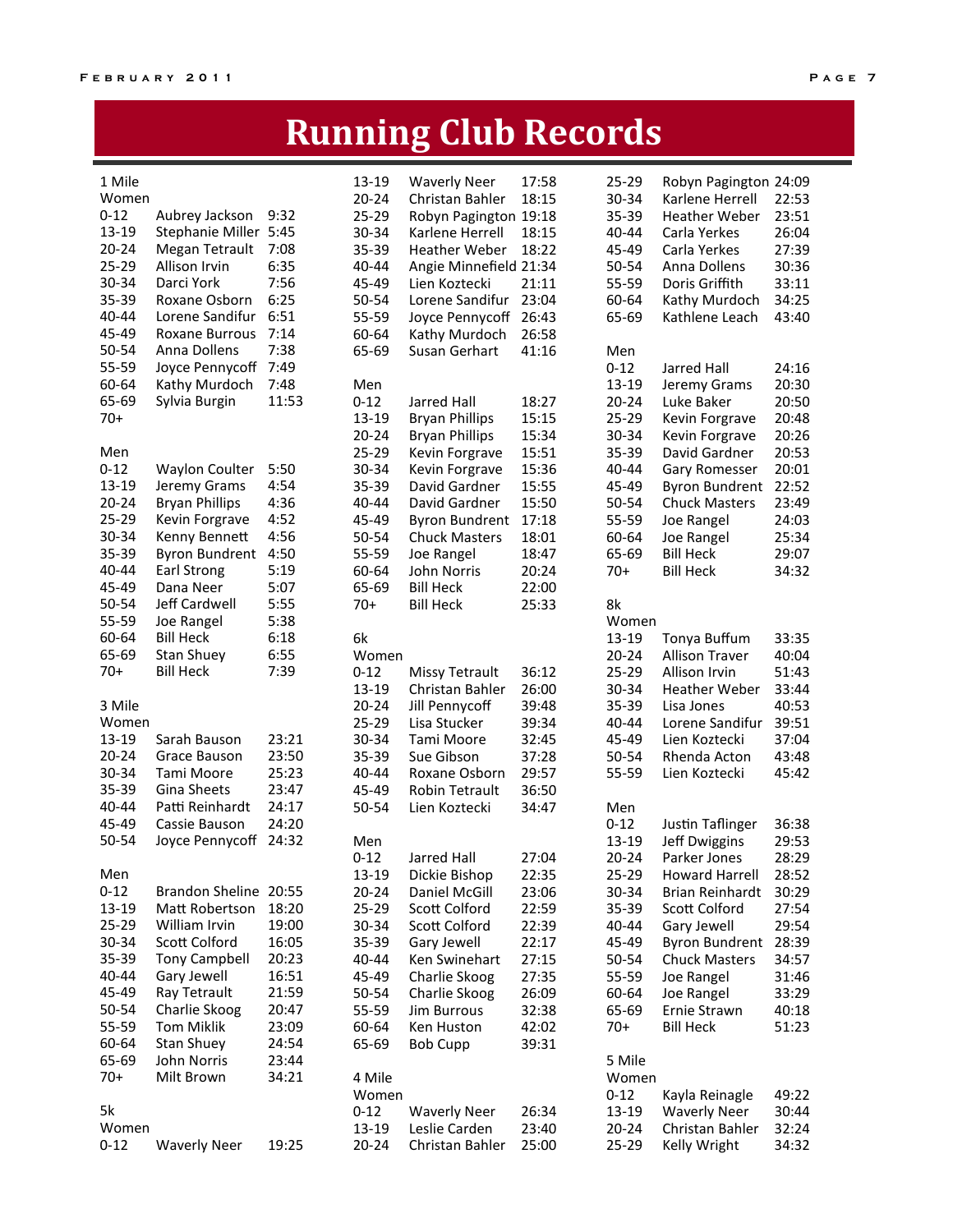## **Running Club Records (continued)**

| 30-34<br>35-39<br>40-44<br>45-49<br>50-54<br>55-59<br>60-64                                                                                 | Maggie Kuhlman<br><b>Heather Weber</b><br><b>Gina Sheets</b><br>Lien Koztecki<br>Lorene Sandifur<br>Lien Koztecki<br>Kathy Murdoch                                                                                                                                                        | 33:17<br>30:27<br>36:36<br>35:41<br>40:23<br>45:13<br>44:50                                                       |
|---------------------------------------------------------------------------------------------------------------------------------------------|-------------------------------------------------------------------------------------------------------------------------------------------------------------------------------------------------------------------------------------------------------------------------------------------|-------------------------------------------------------------------------------------------------------------------|
| Men<br>$0 - 12$<br>$13 - 19$<br>$20 - 24$<br>$25 - 29$<br>$30 - 34$<br>35-39<br>40-44<br>45-49<br>50-54<br>55-59<br>60-64<br>65-69<br>$70+$ | <b>Brandon Sheline</b><br><b>David Graves</b><br><b>Josh Daugherty</b><br><b>Scott Colford</b><br><b>Scott Colford</b><br>Kenny Bennett<br><b>Gary Jewell</b><br><b>Byron Bundrent</b><br><b>Chuck Masters</b><br><b>Joe Rangel</b><br>Joe Rangel<br><b>Bill Heck</b><br><b>Bill Heck</b> | 32:22<br>25:42<br>27:35<br>26:56<br>26:07<br>26:30<br>28:17<br>29:12<br>30:07<br>31:00<br>32:55<br>37:49<br>43:25 |
| 10 <sub>k</sub><br>Women<br>$13 - 19$<br>$20 - 24$<br>$25 - 29$<br>30-34<br>35-39<br>40-44<br>45-49<br>50-54<br>55-59                       | M. Faulkner<br><b>Allison Traver</b><br>M. Clendenning<br>Karlene Herrell<br><b>Heather Weber</b><br>M. Hollingsworth<br>Lien Koztecki<br>Lorene Sandifur<br>Rhenda Acton                                                                                                                 | 41:28<br>52:58<br>49:01<br>37:12<br>38:14<br>48:31<br>45:00<br>50:36<br>1:06:40                                   |
| Men<br>$0 - 12$<br>$13 - 19$<br>$20 - 24$<br>$25 - 29$<br>30-34<br>35-39<br>40-44<br>45-49<br>50-54<br>55-59<br>60-64<br>65-69              | <b>Brandon Sheline</b><br><b>David Graves</b><br>Eric Jun<br><b>Scott Colford</b><br>Kevin Forgrave<br>Kenny Bennett<br>David Gardner<br>Charlie Skoog<br><b>Bill Bennett</b><br><b>Joe Rangel</b><br><b>John Norris</b><br><b>Ed Krull</b>                                               | 45:25<br>32:43<br>48:32<br>32:52<br>32:30<br>33:27<br>34:33<br>40:05<br>42:22<br>39:35<br>42:25<br>53:52          |
| 7 Mile<br>Women<br>25-29<br>35-39<br>40-44<br>45-49<br>$50 - 54$                                                                            | <b>Justine Eads</b><br><b>Gina Sheets</b><br>Patti Reinhardt<br><b>Roxane Burrous</b><br>Lorene Sandifur                                                                                                                                                                                  | 1:07:16<br>57:19<br>1:03:06<br>57:49<br>58:25                                                                     |

| Men<br>25-29<br>30-34<br>45-49<br>50-54<br>55-59<br>60-64<br>65-69                                                         | Mark Eads<br>Will Irvin<br><b>Eric Mathew</b><br><b>Mike Deardorff</b><br>Charlie Skoog<br><b>Jim Burrous</b><br><b>Stan Shuey</b>                                                                                                                                         | 1:06:01<br>47:57<br>50:34<br>58:48<br>52:07<br>1:08:30<br>1:00:49                                         |
|----------------------------------------------------------------------------------------------------------------------------|----------------------------------------------------------------------------------------------------------------------------------------------------------------------------------------------------------------------------------------------------------------------------|-----------------------------------------------------------------------------------------------------------|
| 15k<br>Women<br>13-19<br>25-29<br>30-34<br>35-39<br>40-44<br>45-49<br>50-54                                                | <b>Tonya Buffum</b><br>Kelly Wright<br>Karlene Herrell<br><b>Heather Weber</b><br><b>Roxane Burrous</b><br>Lien Koztecki<br>Lorene Sandifur                                                                                                                                | 1:00:18<br>1:09:09<br>57:56<br>59:03<br>1:17:20<br>1:10:29<br>1:18:50                                     |
| Men<br>$0 - 12$<br>13-19<br>$20 - 24$<br>$25 - 29$<br>30-34<br>35-39<br>40-44<br>45-49<br>50-54<br>55-59<br>60-64<br>65-69 | <b>Brandon Sheline</b><br>Pat Pollard<br>Seth Daugherty<br><b>Scott Colford</b><br><b>Kevin Forgrave</b><br>David Gardner<br><b>Brian Reinhardt</b><br><b>Rick Stucker</b><br>Charlie Skoog<br>John Norris/Joe Rangel<br>1:00:35<br><b>Dick Sims</b><br><b>John Norris</b> | 1:04:43<br>54:10<br>55:48<br>50:45<br>50:29<br>50:26<br>57:17<br>1:01:15<br>1:05:08<br>1:06:03<br>1:18:58 |
| 10 Mile<br>Women<br>13-19<br>$20 - 24$<br>25-29<br>30-34<br>35-39<br>40-44<br>45-49<br>$50 - 54$<br>55-59                  | Leslie Carden<br>M. Clendenning<br><b>Kelly Wright</b><br><b>Heather Weber</b><br><b>Heather Weber</b><br>Roxane Osborn<br>Lien Koztecki<br>Shirley Wilson<br>Lien Koztecki                                                                                                | 1:05:48<br>1:21:47<br>1:15:09<br>1:08:01<br>1:06:20<br>1:19:27<br>1:16:11<br>1:25:10<br>1:32:25           |
| Men<br>$0 - 12$<br>13-19<br>20-24<br>25-29<br>30-34<br>35-39<br>40-44<br>45-49<br>50-54                                    | <b>Brandon Sheline</b><br>Josh Daugherty<br><b>Scott Stucker</b><br><b>Scott Colford</b><br>Scott Colford<br>Scott Colford<br><b>Gary Romesser</b><br><b>Brian Reinhardt</b><br><b>Chuck Masters</b>                                                                       | 1:16:50<br>1:02:03<br>1:14:02<br>55:54<br>56:21<br>55:24<br>58:21<br>1:03:57<br>1:07:17                   |

| 55-59                | Joe Rangel             | 1:05:00 |
|----------------------|------------------------|---------|
| 60-64                | <b>Joe Rangel</b>      | 1:09:33 |
| 65-69                | <b>Bill Heck</b>       | 1:20:02 |
|                      |                        |         |
| $70+$                | <b>John Norris</b>     | 1:42:04 |
| <b>Half Marathon</b> |                        |         |
| Women                |                        |         |
|                      |                        |         |
| $0 - 12$             | V. Christenson         | 2:43:52 |
| 13-19                | M. Faulkner            | 1:45:59 |
| $20 - 24$            | <b>Jill Pennycoff</b>  | 1:42:41 |
| 25-29                | <b>Robyn Pagington</b> | 1:30:22 |
| 30-34                | <b>Karlene Herrell</b> | 1:19:04 |
| 35-39                | Karlene Herrell        | 1:23:25 |
| 40-44                | Carla Yerkes           | 1:30:43 |
| 45-49                | Carla Yerkes           | 1:32:47 |
| $50 - 54$            | Lorene Sandifur        | 1:50:22 |
| 55-59                | <b>Shirley Wilson</b>  | 2:06:49 |
| 60-64                | Doris Griffith         | 2:11:05 |
|                      |                        |         |
| Men                  |                        |         |
| $0 - 12$             | <b>Jesse Bauson</b>    | 2:08:23 |
| 13-19                | John Ely               | 1:15:02 |
| $20 - 24$            | Seth Daugherty         | 1:22:05 |
| $25 - 29$            | Scott Colford          | 1:12:57 |
|                      |                        | 1:12:21 |
| 30-34                | Kenny Bennett          |         |
| 35-39                | <b>Scott Colford</b>   | 1:12:27 |
| 40-44                | <b>Gary Romesser</b>   | 1:10:04 |
| 45-49                | <b>Byron Bundrent</b>  | 1:19:33 |
| 50-54                | <b>Chuck Masters</b>   | 1:26:01 |
| 55-59                | <b>Joe Rangel</b>      | 1:28:51 |
| 60-64                | <b>John Norris</b>     | 1:37:51 |
| 65-69                | <b>Bill Heck</b>       | 1:48:57 |
| $70+$                | <b>Glenn Artis</b>     | 2:54:27 |
|                      |                        |         |
| Marathon             |                        |         |
| Women                |                        |         |
| 13-19                | Brittiani Gillem       | 4:39:07 |
| $20 - 24$            | <b>Jill Pennycoff</b>  | 3:55:22 |
| $25 - 29$            | Robyn Pagington        | 3:08:03 |
| 30-34                | Karlene Herrell        | 2:56:58 |
| 35-39                | <b>Roxane Osborn</b>   | 3:24:00 |
| $40 - 44$            | Roxane Osborn          | 3:24:55 |
| 45-49                | Carla Yerkes           | 3:31:41 |
| 50-54                | Lorene Sandifur        | 4:12:07 |
| 55-59                | <b>Sue Smock</b>       | 5:23:41 |
|                      |                        |         |
| Men                  |                        |         |
| 13-19                | David Yoder            | 3:46:24 |
| 25-29                | Scott Colford          | 2:31:06 |
| 30-34                | Scott Colford          | 2:29:53 |
| 35-39                | Scott Colford          | 2:33:31 |
| 40-44                | <b>Terry Fletcher</b>  | 2:48:19 |
| 45-49                | <b>Rex Piercy</b>      | 3:10:04 |
| 50-54                | <b>Chuck Masters</b>   | 3:13:40 |
| 55-59                | James Schneider        | 3:36:00 |
| 60-64                | James Schneider        | 3:34:13 |
| 65-69                | <b>John Norris</b>     | 3:56:54 |
|                      |                        |         |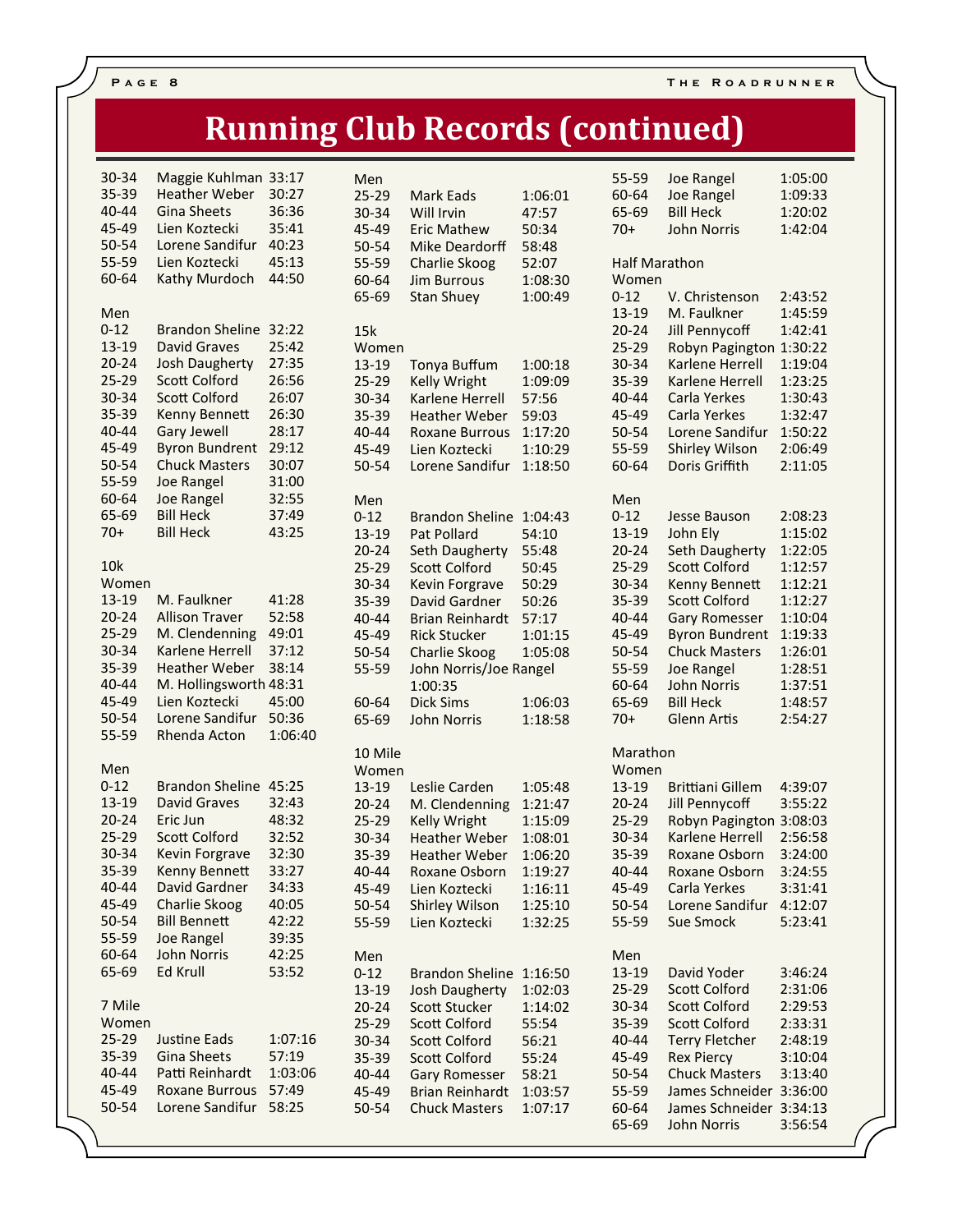## **Historical Running Club Records**

Prior to January 1, 1994, our age group records were based on ten year increments. In January 1994 Club Kokomo decided to change to 5 year age groups, add some age groups, and not to convert the previous records to the new groups with the exception of the 0-19 age group which did not change at that time.

| 1 Mile   |                        |       | $0 - 19$ | Michelle Faulkner<br>24:19 |       | $0 - 19$  | Michelle Faulkner 41:28    |         |
|----------|------------------------|-------|----------|----------------------------|-------|-----------|----------------------------|---------|
|          |                        |       |          |                            |       | $20 - 29$ | Karlene Herrell            | 36:33   |
| Women    |                        |       | 20-29    | Karlene Herrell            | 21:39 | 30-39     | Tina Root                  | 38:16   |
| $0 - 19$ | Jill Pennycoff         | 7:02  | 30-39    | Maggie Kuhlman 25:43       |       | $40+$     | Shirley Wilson             | 43:23   |
| 30-39    | Lorene Sandifur 6:54   |       | $40+$    | Lien Koztecki              | 25:51 |           |                            |         |
| $40+$    | Rhenda Matchett 6:39   |       |          |                            |       | Men       |                            |         |
|          |                        |       | Men      |                            |       | $0 - 19$  | David Graves               | 32:43   |
| Men      |                        |       | $0 - 19$ | Gary Jewell                | 20:37 | $20 - 29$ | Mike Slaubaugh             | 31:58   |
| $0 - 19$ | Casey Cline            | 6:07  | 20-29    | Mark Bilodeau              | 19:42 | 30-39     | Kenny Bennett              | 33:26   |
| 20-29    | Michael Graham 6:11    |       | 30-39    | David Gardner              | 20:19 | 40-49     | John Pacourek              | 34:26   |
| 30-39    | David Gardner          | 5:04  | 40-49    | John Pacourek              | 20:12 | $50+$     | <b>Bill Heck</b>           | 36:18   |
| 40-49    | Mark Shorter           | 5:38  | $50+$    | John Norris                | 22:24 |           |                            |         |
| $50+$    | <b>Bill Heck</b>       | 6:02  |          |                            |       | 7 Mile    |                            |         |
|          |                        |       | 8k       |                            |       |           |                            |         |
| 3 Mile   |                        |       |          |                            |       | Men       |                            |         |
|          |                        |       | Women    |                            |       | $0 - 19$  | Pat Pollard                | 44:56   |
| Women    |                        |       | $0 - 19$ | Tonya Buffum               | 33:35 | 30-39     | David Smiley               | 40:05   |
| 20-29    | Julia Spane            | 22:30 | 20-29    | Maggie Kuhlman 33:35       |       | 40-49     | George Miller              | 52:52   |
| 30-39    | <b>Betty Oliphant</b>  | 21:29 | 30-39    | Maggie Kuhlman 33:42       |       |           |                            |         |
|          |                        |       | $40+$    | Shirley Wilson             | 33:38 | 15k       |                            |         |
| Men      |                        |       |          |                            |       |           |                            |         |
| $0 - 19$ | <b>Travis Sandifur</b> | 22:21 | Men      |                            |       | Women     |                            |         |
| 20-29    | Mike Slaubaugh         | 15:00 | $0 - 19$ | Jeff Dwiggins              | 29:53 | $0 - 19$  | Tonya Buffum               | 1:00:18 |
| 30-39    | Greg Townsend          | 16:42 | 20-29    | Mike Slaubaugh             | 26:08 | $20 - 29$ | Karlene Herrell            | 57:05   |
| 40-49    | George Devine          | 17:34 | 30-39    | Kenny Bennett              | 27:10 | 30-39     | Tina Root                  | 59:56   |
| $50+$    | Don Middleton          | 22:22 | 40-49    | John Pacourek              | 27:33 | $40+$     | Lien Koztecki              | 1:04:22 |
|          |                        |       | $50+$    | <b>Bill Heck</b>           | 29:47 |           |                            |         |
| 5k       |                        |       |          |                            |       | Men       |                            |         |
|          |                        |       | 5 Mile   |                            |       | $0 - 19$  | Pat Pollard                | 54:10   |
| Women    |                        |       |          |                            |       | $20 - 29$ | Kenny Bennett              | 49:19   |
| $0 - 19$ | Sarah Wiehe            | 20:05 | Women    |                            |       | 30-39     | Kenny Bennett              | 50:27   |
| 20-29    | Karlene Herrell        | 17:31 | $0 - 19$ | Tonya Buffum               | 31:37 | 40-49     | John Pacourek              | 53:57   |
| 30-39    | Maggie Kuhlman 19:51   |       | 20-29    | Karlene Erickson 29:34     |       | $50+$     | <b>Bill Heck</b>           | 57:27   |
| $40+$    |                        | 20:28 | 30-39    | Shirley Wilson             | 33:53 |           |                            |         |
|          | Shirley Wilson         |       | $40+$    | Lien Koztecki              | 34:30 | 16k       |                            |         |
|          |                        |       |          |                            |       |           |                            |         |
| Men      |                        |       |          |                            |       |           |                            |         |
| $0 - 19$ | John Ely               | 16:19 | Men      |                            |       | Women     |                            |         |
| 20-29    | Mark Bilodeau          | 15:29 | $0 - 19$ | David Graves               | 25:42 | 30-39     | Rhenda Matchett 1:20:26    |         |
| 30-39    | Kenny Bennett          | 15:51 | 20-29    | Mark Bilodeau              | 25:20 | $40+$     | Lien Koztecki              | 1:13:50 |
| 40-49    | John Pacourek          | 16:33 | 30-39    | Kenny Bennett              | 26:37 |           |                            |         |
| $50+$    | <b>Bill Heck</b>       | 17:47 | 40-49    | John Pacourek              | 27:28 | Men       |                            |         |
|          |                        |       | $50+$    | <b>Bill Heck</b>           | 28:51 | $0 - 19$  | Richard Vandervort 1:08:07 |         |
| 4 Mile   |                        |       |          |                            |       | 20-29     | Kenny Bennett              | 55:58   |
|          |                        |       | 10k      |                            |       | 30-39     | Kenny Bennett              | 56:38   |
| Women    |                        |       |          |                            |       | 40-49     | <b>Ricke Stucker</b>       | 1:02:08 |
|          |                        |       | Women    |                            |       | $50+$     | <b>Bill Heck</b>           | 1:04:53 |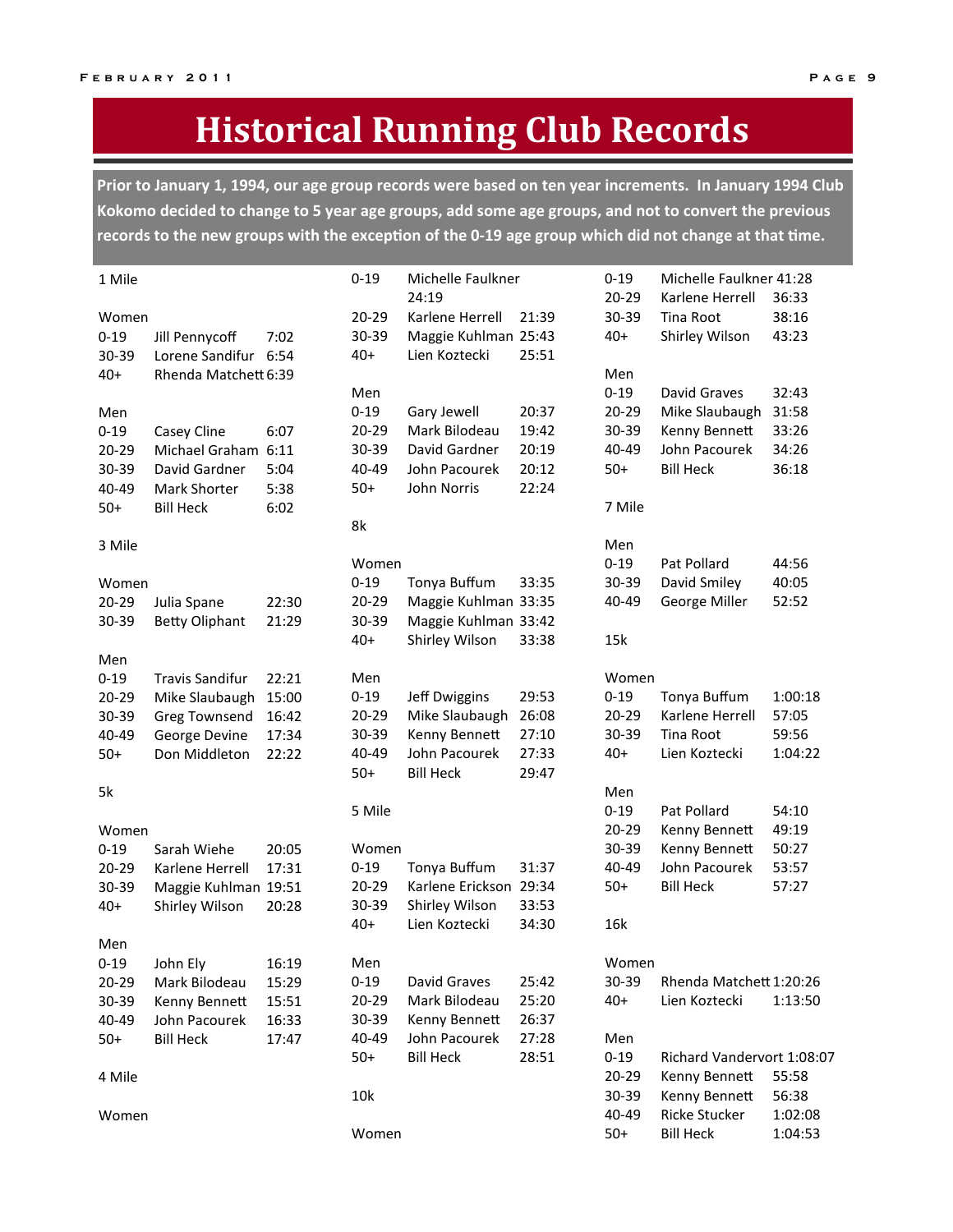P A G E 10 THE ROADRUNNER

## **Historical Records (continued)**

| 10 Mile         |                          |         | $30 - 39$<br>40-49 | <b>Ricke Stucker</b><br><b>Bill Heck</b> | 1:20:08<br>1:18:52 | Men<br>$20 - 29$ | <b>Greg Townsend</b>     | 1:45:21 |
|-----------------|--------------------------|---------|--------------------|------------------------------------------|--------------------|------------------|--------------------------|---------|
| Women           |                          |         |                    | <b>Half Marathon</b>                     |                    | $30 - 39$        | <b>Ricke Stucker</b>     | 1:41:45 |
| $30 - 39$       | Jennie Roundtree 1:14:27 |         |                    |                                          |                    | 40-49            | Jim Schneider            | 1:52:56 |
| $40+$           | Lien Koztecki            | 1:16:22 | Women              |                                          |                    |                  |                          |         |
|                 |                          |         | $0 - 19$           | Michelle Faulkner 1:45:59                |                    | Marathon         |                          |         |
| Men             |                          |         | $20 - 29$          | Karlene Herrell                          | 1:19:17            |                  |                          |         |
| $0 - 19$        | <b>Matt Carter</b>       | 1:16:46 | $30 - 39$          | Tina Root                                | 1:26:55            | Women            |                          |         |
| $20 - 29$       | Mark Bilodeau            | 53:51   | $40+$              | Lien Koztecki                            | 1:35:39            | $0 - 19$         | Nancy Blackowiak 5:14:30 |         |
| 30-39           | <b>Terry Fletcher</b>    | 55:15   |                    |                                          |                    | $20 - 29$        | Shannon Flannery 3:06:00 |         |
| 40-49           | <b>Ricke Stucker</b>     | 1:04:05 | Men                |                                          |                    | $30 - 39$        | Tina Root                | 2:59:30 |
| $50+$           | <b>John Norris</b>       | 1:07:44 | $0 - 19$           | John Ely                                 | 1:15:02            | $40+$            | Lien Koztecki            | 3:29:07 |
|                 |                          |         | $20 - 29$          | Mike Slaubaugh                           | 1:09:34            |                  |                          |         |
| 20 <sub>k</sub> |                          |         | $30 - 39$          | Kenny Bennett                            | 1:12:48            | Men              |                          |         |
|                 |                          |         | 40-49              | <b>Bill Heck</b>                         | 1:20:10            | $20 - 29$        | Kenny Bennett            | 2:40:19 |
| Men             |                          |         | $50+$              | <b>Bill Heck</b>                         | 1:22:12            | $30 - 39$        | David Smiley             | 2:40:57 |
| $0 - 19$        | John Ely                 | 1:12:38 |                    |                                          |                    | 40-49            | <b>Gary Romesser</b>     | 2:34:34 |
| $20 - 29$       | David Smiley             | 1:15:32 | 25k                |                                          |                    | $50+$            | <b>John Norris</b>       | 3:03:50 |

### Note:

If you broke a record in 2010 and I missed it please let me know. It is difficult to check all records for every race.

### F E B R U A R Y **BIRTHDAYS**

2-1 Aidan Frazier 2-2 Kory Kennedy 2-5 Gretchen Riggle 2-6 Scott Pagington 2-6 Sam Touloukian 2-6 Terry Townsend 2-7 Dazzian LaDow 2-7 Riley Metz 2-9 Amber Longwith 2-11 Jerry Warner 2-12 Barb Millspaugh 2-12 Rachel White 2-14 Charlie Neher 2-16 Kathleen Bagwell 2-16 Roxane Burrous 2-16 Keith Hill 2-16 Greg Wall 2-19 Steve Currens 2-19 John Norris 2-20 Scott Williams 2-21 Lisa Metz 2-22 Mike Williams 2-23 Brayden York 2-24 Julia Birkhimer 2-24 Dan Lutes 2-28 Jayne Stucker 2-28 Robin Townsend 2-29 Alexandra Deyoe

## DON'T FORGET TO RENEW YOUR CLUB MEMBERSHIP

I will be moving to the 2011 renewal list for the email and mailing list next month.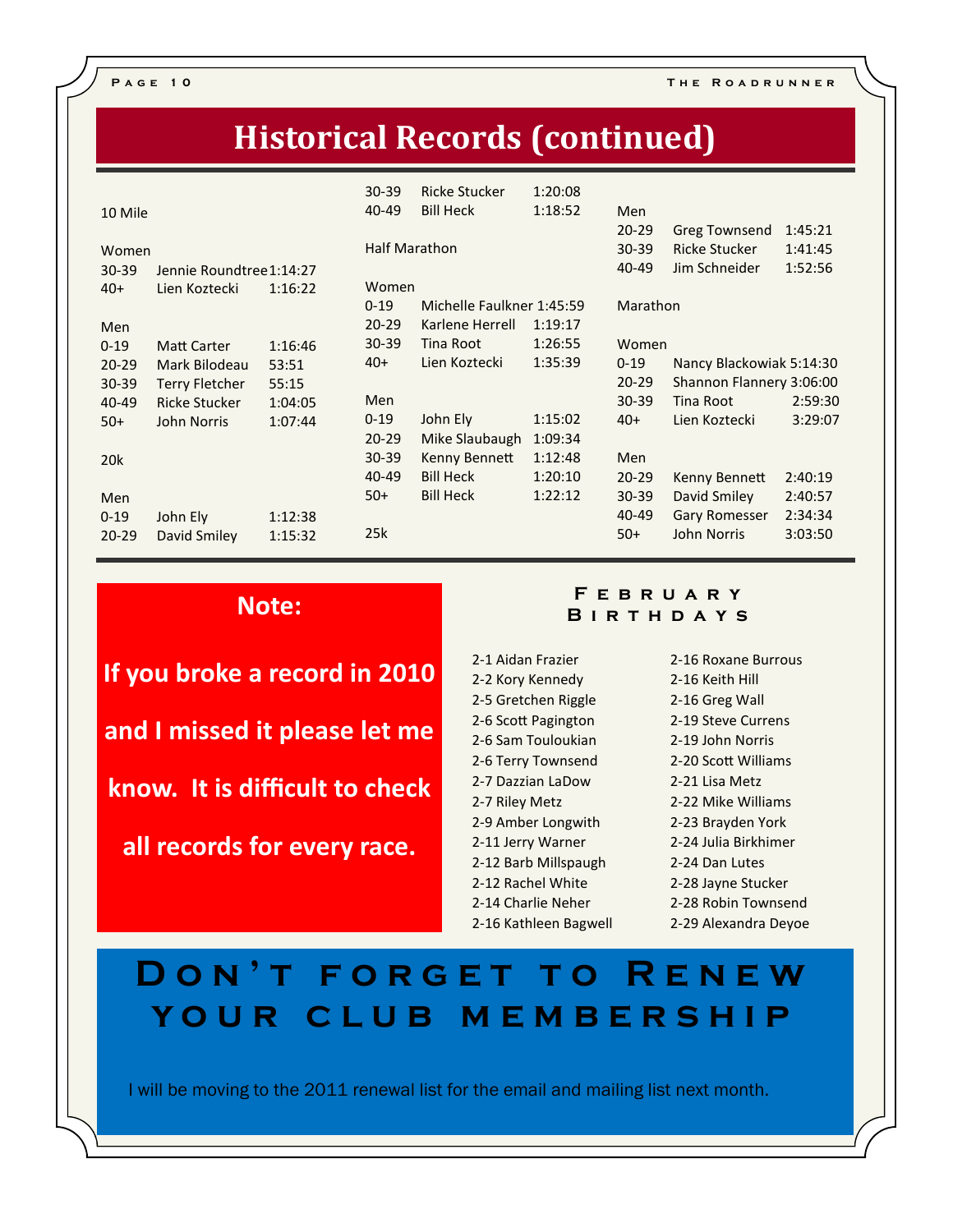### CKRR 2011 RACE CALENDAR

March 05 Norris Insurance 5K Run/ Walk Time: 9 AM Location: Community Building, Amboy, IN Contact: John Norris Phone: (765) 395-7761 Website: http://norrisinsurance.com/

March 12 Old Ben 5K Run/ Walk Time: 9 AM Location: Rogers Pavillion Highland Park, Kokomo, IN

March 26 Sam Costa 1/4 & 1/2 Marathon Time: 9 AM Location: Carmel, IN http://www.samcosta.com/40/

April 02 CKRR Ultimate 10 Mile Run & 5 Mile Run/ Walk Time: 9 AM Location: Tierney Warehouse, 1401 W. Cliff Drive, Logansport, IN

April 16 Race for the Cure 5K Run/ Walk 10 points for each finisher Time: 9 AM Location: Military Park, Indianapolis Phone: (317) 733-3300 Email: Tuxedo Brothers

April 23 Run, Rock, Roll 5K Run/Walk 1M Run/Walk/Roll Start 5k at 8:30, 1M at 9:30 Phone: 765-455-8085 ext. 332 Email: vboles@kokomo.k12.in.us

May 14 Norris Insurance 4 Mile Run/ 3 Mile Walk Time: 8 AM Location: Jackson Morrow Park, Kokomo, IN Contact: John Norris Website: http://norrisinsurance.com/

May 28 17th Composer Classic 5K & Melodic Mile Run/ Walk Time: 8 AM Location: Rogers Pavillion Highland Park, Kokomo, IN Contact: Mary Rowe Phone: (765) 480-0818

June 04 3rdTrojan Trot 5K/ Walk Time: 8 AM

Location: Sharpsville, IN Contact: Lisa Jones Phone: (765) 480-2621

June 11 Norris Insurance 5 Mile Run/ 5K Walk Time: 8 AM Location: Greentown, IN Contact: John Norris Phone: (765) 395-7761 Website: http:// norrisinsurance.com/

June 17-18 Relay for Life Location: Walter Cross Field, Kokomo High School, Kokomo, IN

July 02 Haynes-Apperson 4 Mile Run/ 3 Mile Walk Time: 8 AM Location: Memorial Gymnasium, Central Middle School, Kokomo, IN Contact: Mark Shorter Email: Mark@ckrr.us

July 9 Race for Grace Time: 8 AM Location: Calvary Presbyterian Church, 7th & Spencer Streets, Logansport, IN Phone: (574) 753-0505

July 16

Panther Prowl 5K Mile Run/Walk - Time: 8 AM Location: Russiaville, IN

August 06 Norris Insurance 5K Run/ Walk Time: 8 AM Location: Converse, IN Contact: John Norris Website: http:// norrisinsurance.com/

August 13 CKRR Age-Graded 4 Mile Run & 5K Walk - Time: 8 AM Location: Highland Park, Kokomo Contact: Mark Shorter Phone: (765) 455-2283 Email: mshorter13@comcast.net

August 20 CAM Run for Shelter 5K Run and Walk Time: 8 AM Location: Oakbrook Valley, Russiaville, IN

Contact: Oakbrook Community Church, 3409 South 200 West, Kokomo, IN 46902 Phone: (765) 252-7030

September 17 4th GNO Time: 5:00 p.m. Location: Downtown Kokomo, IN

September 24 Bee Bumble 5K & 10K Time: 8:00 a.m. Location: Burnettsville, IN

October 01 Cole Porter 15K Run/ 5K Run/ Walk Time: 9:00 AM Location: Circus Building, Peru, IN

October 08 Champaign Shores 5K Location: Champaign Shores Kokomo, IN

October 22 YMCA Jackolantern Jog 5K Run/Walk Time: 8am Location:YMCA, Kokomo

October 23 Club Kokomo Nickel Plate Trail 8K /3 Mile Walk Time: 2 PM Location:Nickel Plate Trail Head, Peru, IN

November TBA CKRR Charity 5K Run/ Walk Time: 9 AM Location: UAW 292 Union Hall, Alto & Park Roads, Kokomo, IN Contact: Charlie Skoog Phone: (765) 457-2607 Email: runckrr@aol.com

November 25 Club Kokomo Cares 5K Run/ Walk Points 20 For Each Finisher Time: 8 AM Location: Rogers Pavillion Highland Park Contact: Ray Tetrault Phone: (765) 854-1393

December 31 CKRR New Year's Eve 5K Run/ Walk Time: 2 PM Location: UAW Local 292